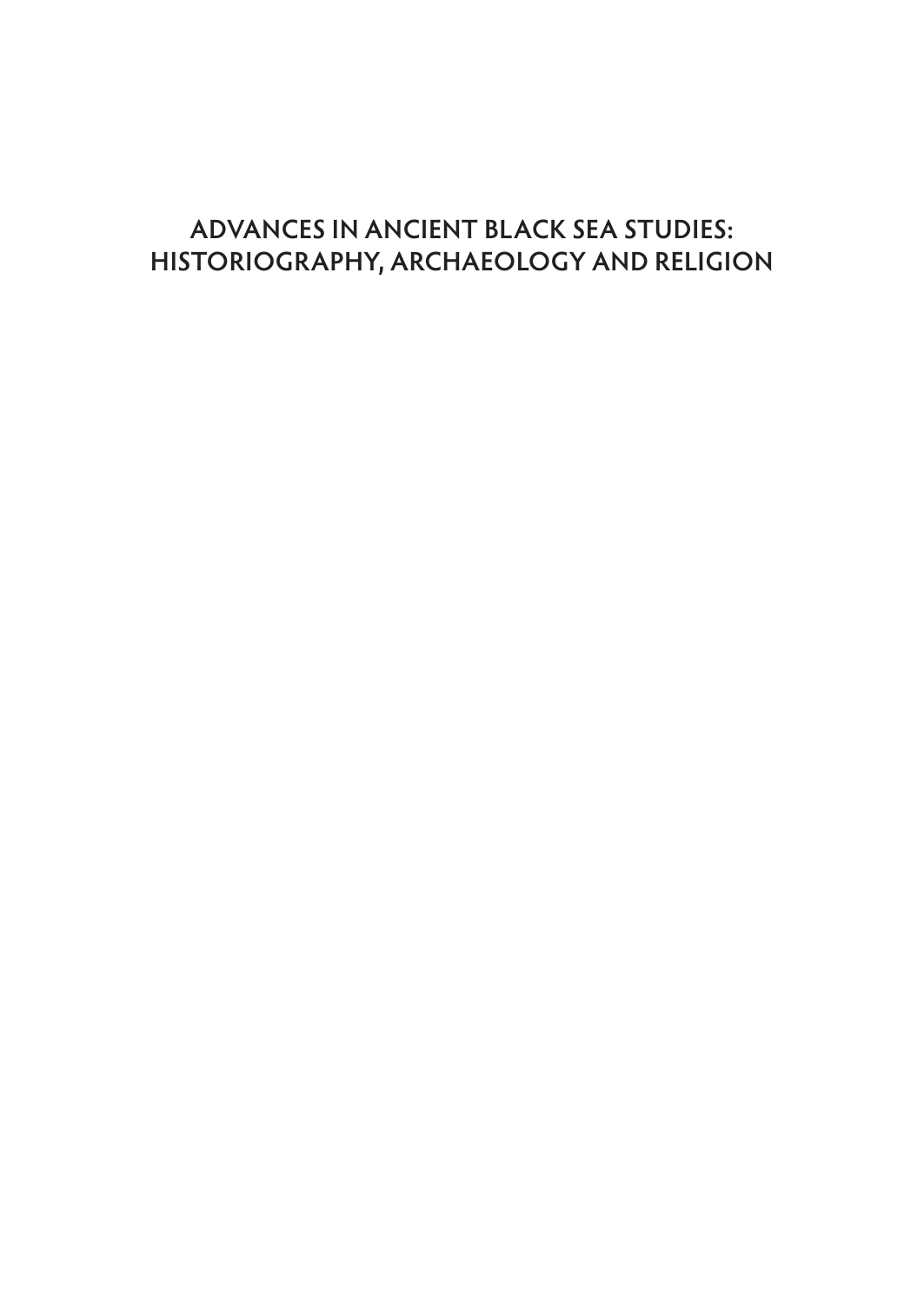# **PONTICA ET MEDITERRANEA**

## **Vol. VIII**

Editorial Board: Victor Cojocaru (editor-in-chief) David Braund, Thibaut Castelli, Lavinia Grumeza, Annamária-Izabella Pázsint and Ligia Ruscu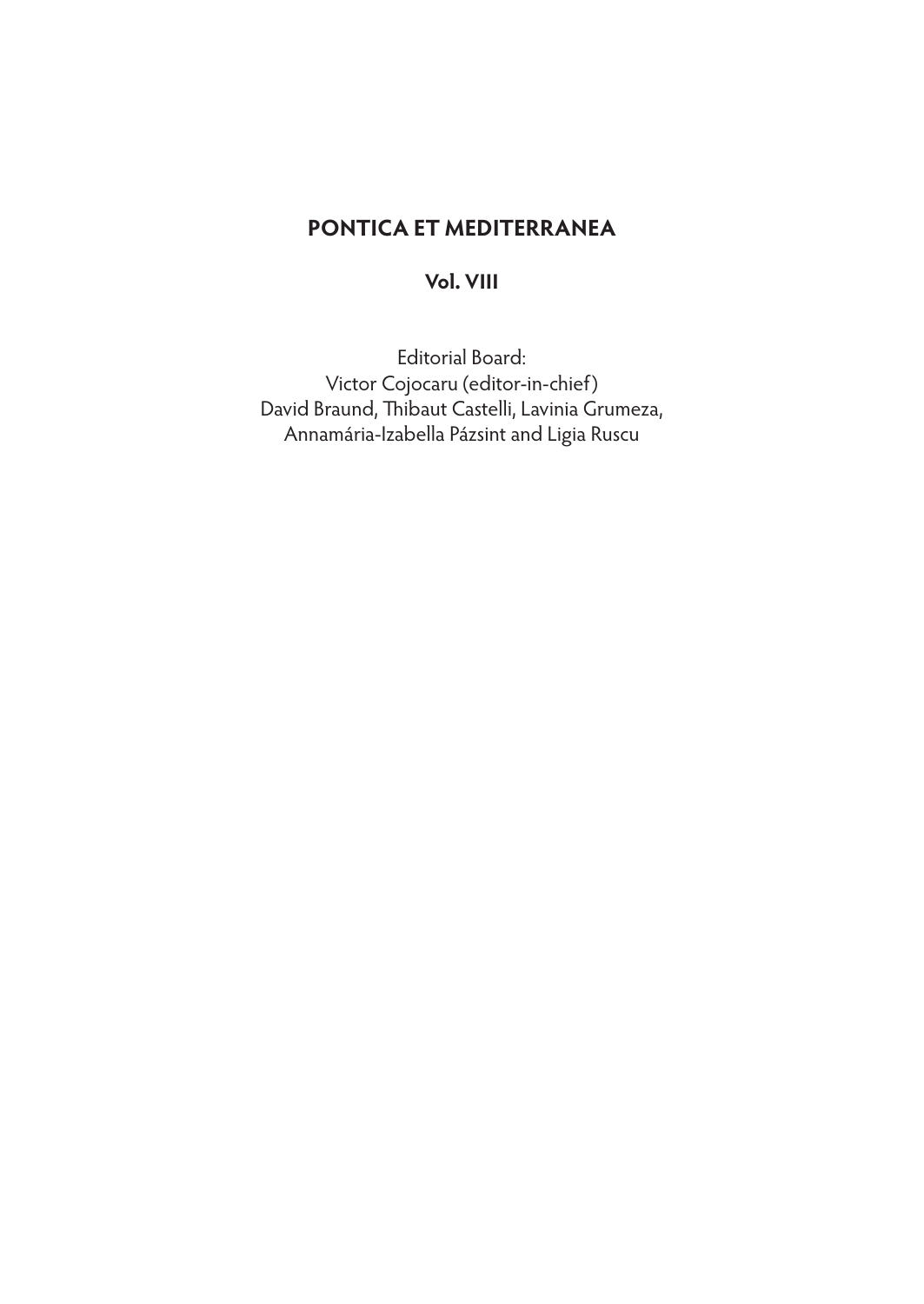# Advances in Ancient Black Sea Studies:

Historiography, Archaeology and Religion

**Editors:**

Victor Cojocaru, Ligia Ruscu, Thibaut Castelli and Annamária-Izabella Pázsint

> **Mega Publishing House** Cluj‑Napoca 2019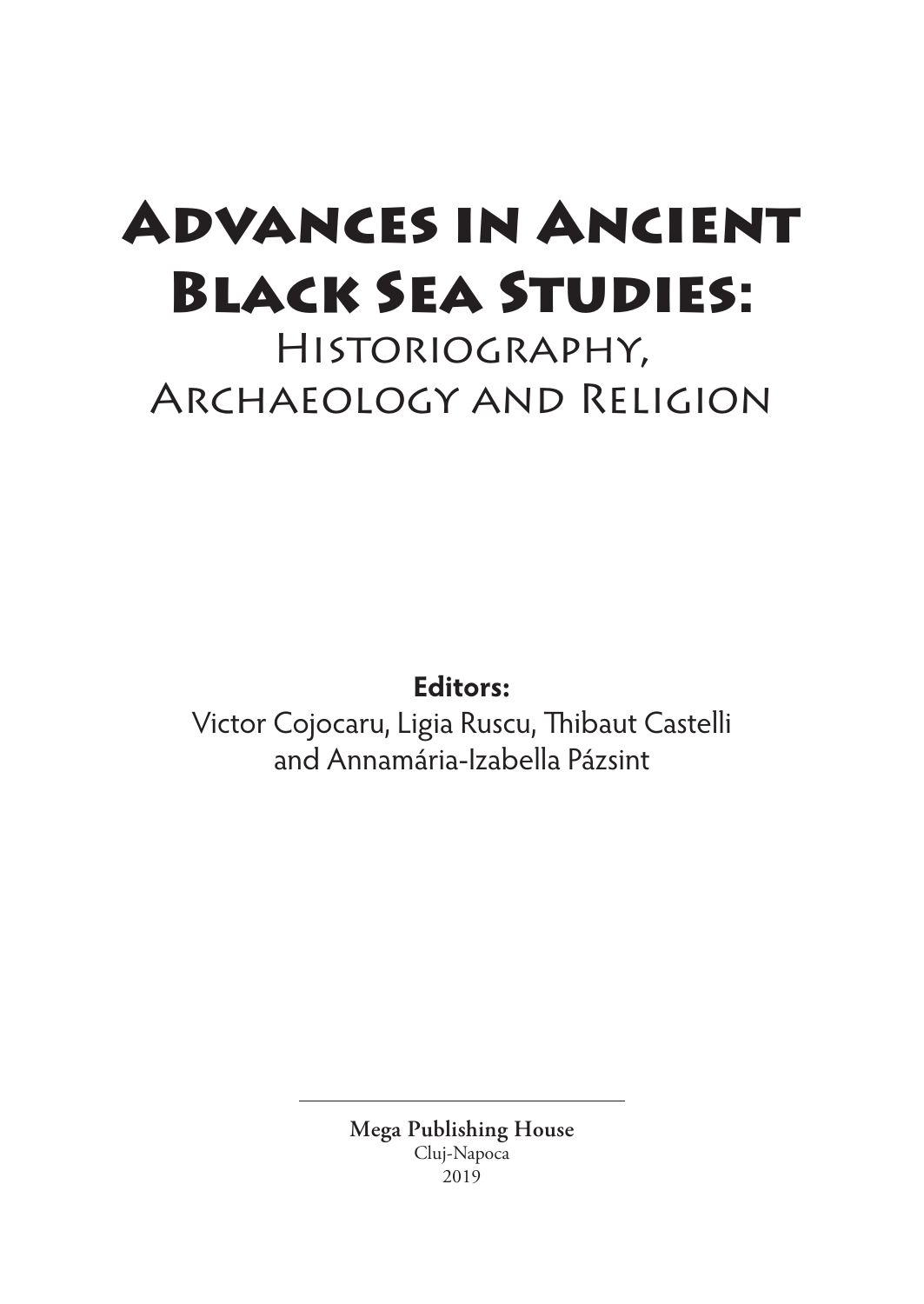The Proceedings of the International Symposium organized by the Iaşi Branch of the Romanian Academy, in collaboration with the Museum of National History and Archaeology, Constanța (August 20–24, 2018), supported by the Romanian National Authority for Scientific Research, CNCS – UEFISCDI, project numbers PN-III-P4-ID-PCE-2016-0279 and PN-III-P4-ID-PCE-2016-0737

> DTP and cover: Francisc Baja

#### © Editors, 2019

Cover image: Wild Goat pottery from Nemirov, silver drachm from Istros, eagle in combat with a snake on the Peschanoe hydria (© M.Yu. Vakhtina, M.T. Kashuba, V.F. Stolba, M. Treister) (Concept Lavinia Grumeza)

Descrierea CIP a Bibliotecii Naţionale a României *Advances in Ancient Black Sea Studies: Historiography, Archaeology and Religion* / ed.: Victor Cojocaru, Ligia Ruscu, Thibaut Castelli and Annamária-Izabella Pázsint. – Cluj-Napoca: Mega, 2019 Conţine bibliografie. – Index ISBN 978-606-020-104-5 I. Cojocaru, Victor (ed.) II. Ruscu, Ligia (ed.) III. Castelli, Thibaut (ed.) IV. Pázsint, Annamária-Izabella (ed.) 902



Editura Mega | www.edituramega.ro e‑mail: mega@edituramega.ro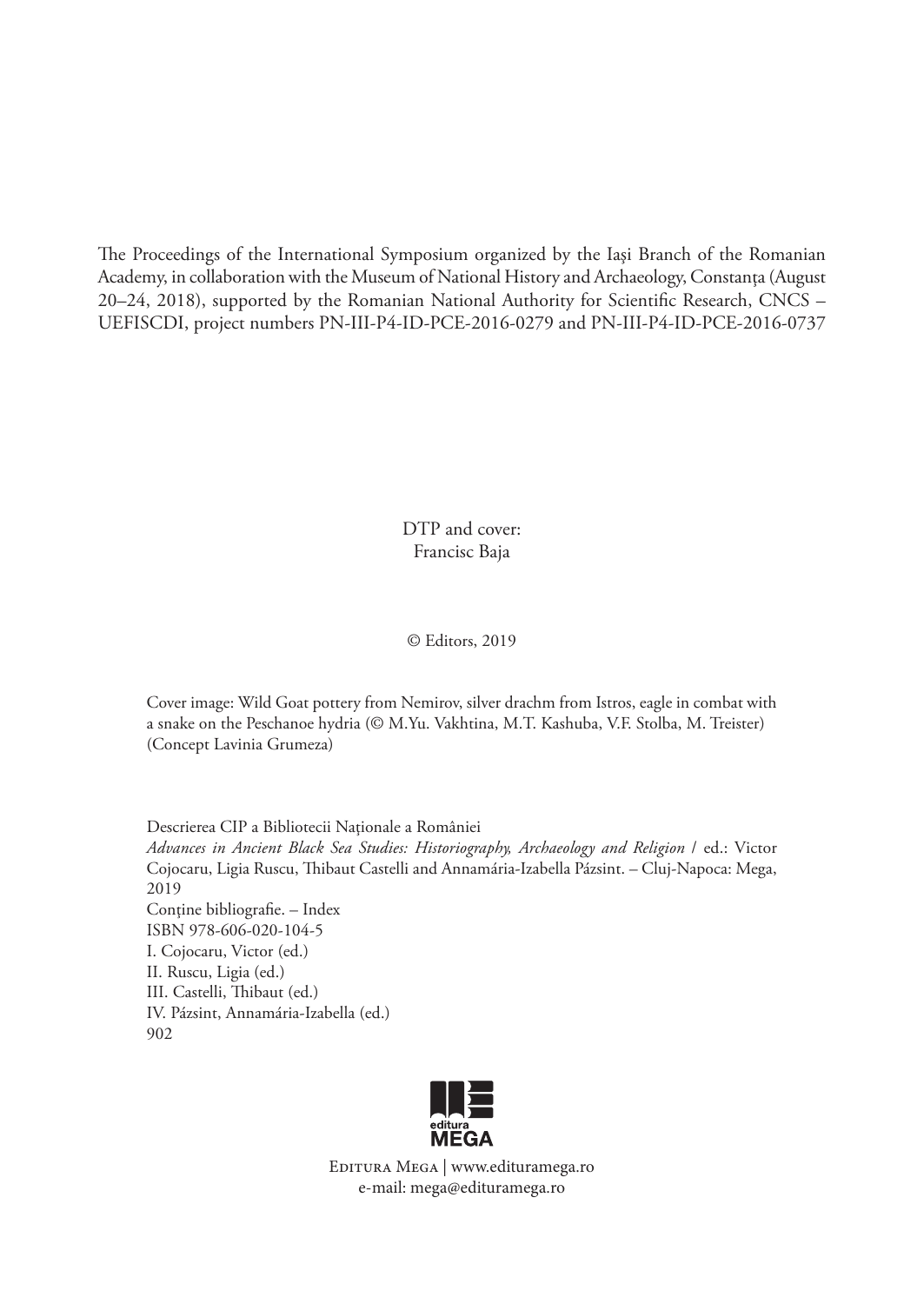# **Content**

## **I. STUDYING THE BLACK SEA:** BET WEEN COLONIZATION AND IDENTITY

#### **Thibaut Castelli**

| Entrer et sortir du Pont-Euxin durant l'Antiquité (VII <sup>e</sup> s. av. J.-C. – premier |  |
|--------------------------------------------------------------------------------------------|--|
|                                                                                            |  |

## **Madalina Dana**

Regards grecs sur le Pont-Euxin: réflexes changeants d'un espace «colonial»...55

### **David Braund**

Clashing Traditions Beyond the Clashing Rocks: (Un)Ethical Tales of Milesians, Scythians and Others in Archaic and Later Colonialism..............79

#### **Valery P. Yaylenko**

| Diodorus' Evidence on the Bosporan Archaeanactidae and New Data |  |
|-----------------------------------------------------------------|--|
| Michael A. Speidel                                              |  |
| Dan Ruscu                                                       |  |

The Black Sea in the Historical Writings of Late Antiquity........................... 143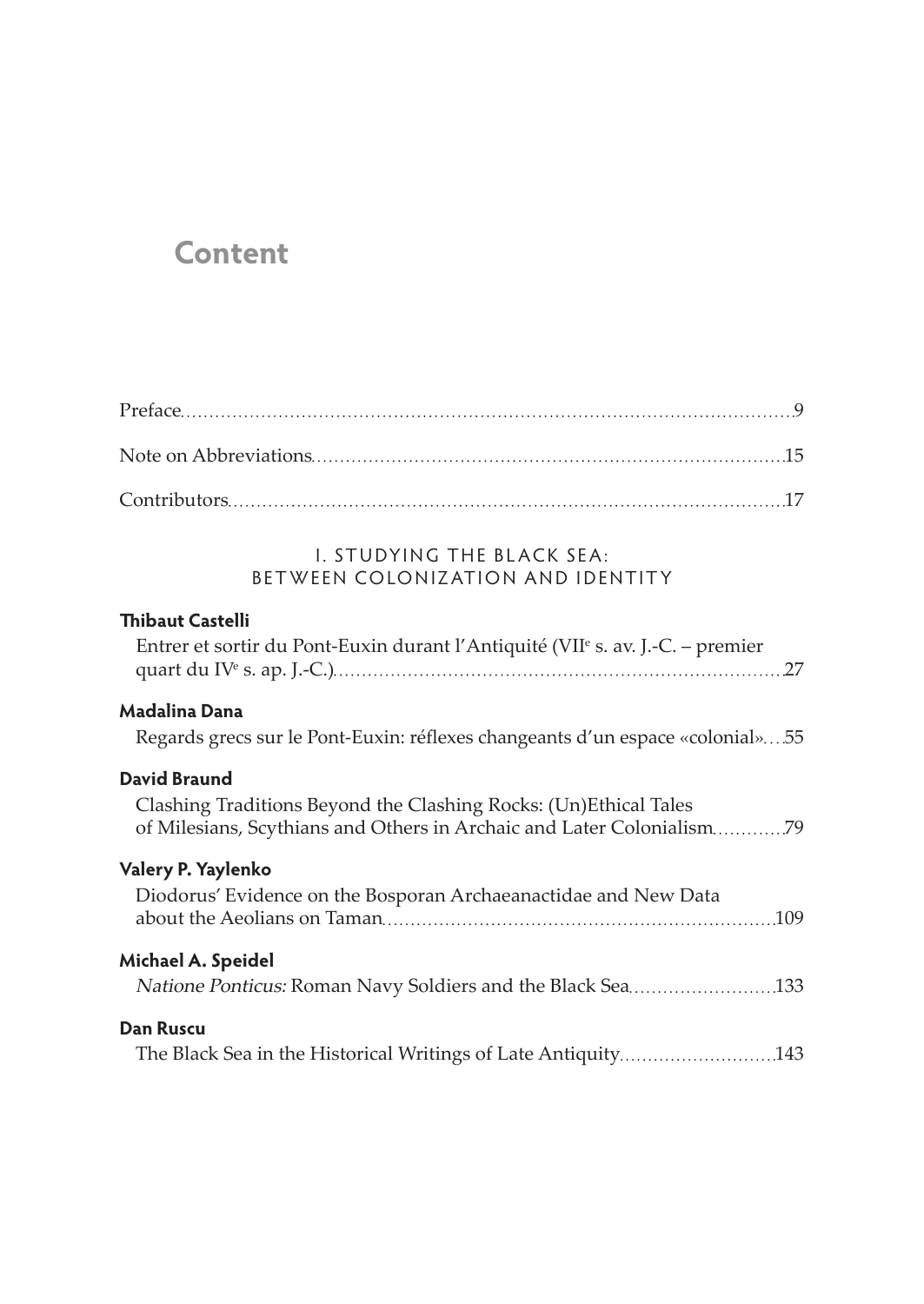## II. GREEKS AND NON-GREEKS: SCHOLARLY TRADITIONS AND ACCULTURATION

| <b>Victor Cojocaru</b><br>BCOSPE I-III. Einige Überlegungen zum Beitrag der russischen,                                                                                              |
|--------------------------------------------------------------------------------------------------------------------------------------------------------------------------------------|
| Valentina Mordvintseva<br>Scholarly Traditions in the Studies of the 'Late Scythian Culture                                                                                          |
| Lavinia Grumeza<br>'Sarmatian' Identities in Crimea: A Survey of Recent Literature 199                                                                                               |
| Marina Yu. Vakhtina, Maya T. Kashuba<br>East Greek Archaic Pottery at the Nemirov Fortified Settlement:                                                                              |
| François de Callataÿ<br>Did "Dolphins" and Non-functional Arrowheads Massively Found in and<br>Around Olbia, Istros and Apollonia Have Ever Had a Monetary Function?257              |
| Amiran Kakhidze, Emzar Kakhidze<br>Hellenised Burial Customs and Deposit Patterns at Pichvnari: Intercultural<br>Studies on the Acculturation of Colchis in the Classical Period 281 |
| <b>Mikhail Treister</b><br>Second-Hand for the Barbarians? Greek and Roman Metalware with Signs<br>of Repair from the Nomadic Burials of Scythia and Sarmatia 313                    |
| Jean Coert, Tassilo Schmitt<br>Wer war Fl. Dades? Überlegungen zum Verständnis einer Inschrift                                                                                       |
| III. NEW DISCOVERIES AND PROSPECTIVE<br>RESEARCH DIRECTIONS                                                                                                                          |
| <b>Ulrike Peter</b><br>Von Mommsen zum Semantic Web: Perspektiven der vernetzten<br>numismatischen Forschung - die Münzen der westlichen                                             |
| Natalia V. Zavoykina                                                                                                                                                                 |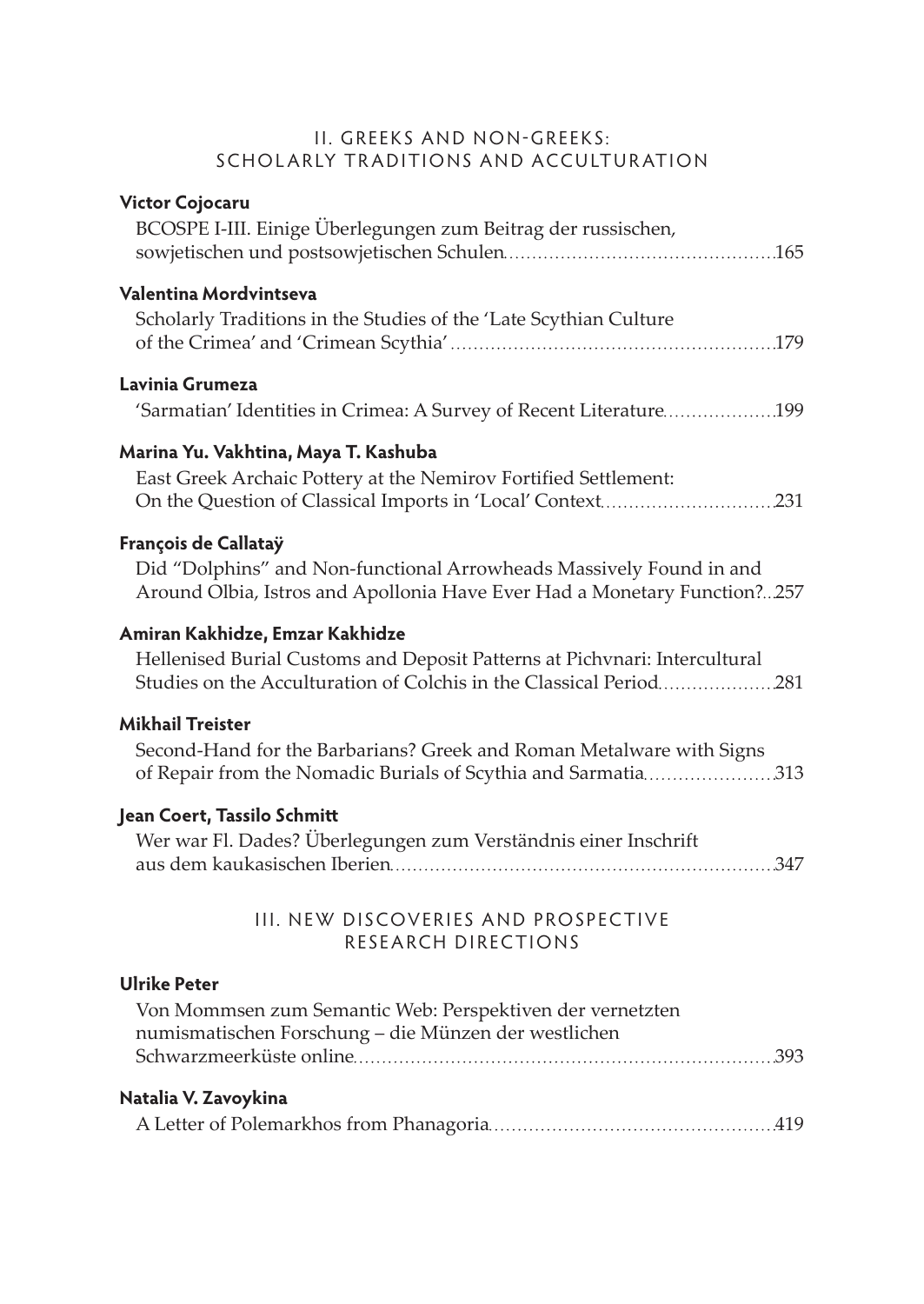| Dorel Paraschiv, Mihaela Iacob, Costel Chiriac                                                               |
|--------------------------------------------------------------------------------------------------------------|
| <b>Ștefan Honcu, Lucian Munteanu</b><br>A Shield Umbo Discovered in the Rural Settlement of Ibida - 'Fântâna |
| Dan Aparaschivei<br>Some Late Fibulae from Ibida (the Province of Scythia)473                                |
| IV. STUDYING RELIGION:<br>EVOLUTION, ICONOGRAPHY, SOCIETY                                                    |
| Jorge Tello Benedicto<br>Nouvelles perspectives sur le culte d'Apollon et d'Artémis dans le monde            |
| Vladimir F. Stolba<br>Images with Meaning: Early Hellenistic Coin Typology of Olbia Pontike523               |
| Livia Buzoianu, Maria Bărbulescu (†)<br>Éléments communs de l'iconographie des terres cuites hellénistiques  |
| Annamária-Izabella Pázsint<br>Cult Associations in the Black Sea Area: A Comparative Study (3rd Century      |
| Gabriel Talmatchi<br>Monnaies et divinités. Remarques sur le culte d'Hélios à Istros                         |
| Marta Oller Guzmán<br>Les strategoi et le culte d'Apollon à Olbia du Pont. Nouvelles recherches              |
| Ligia Ruscu<br>Zu manchen Wandlungen im religiösen Leben der Schwarzmeerpoleis                               |
|                                                                                                              |
|                                                                                                              |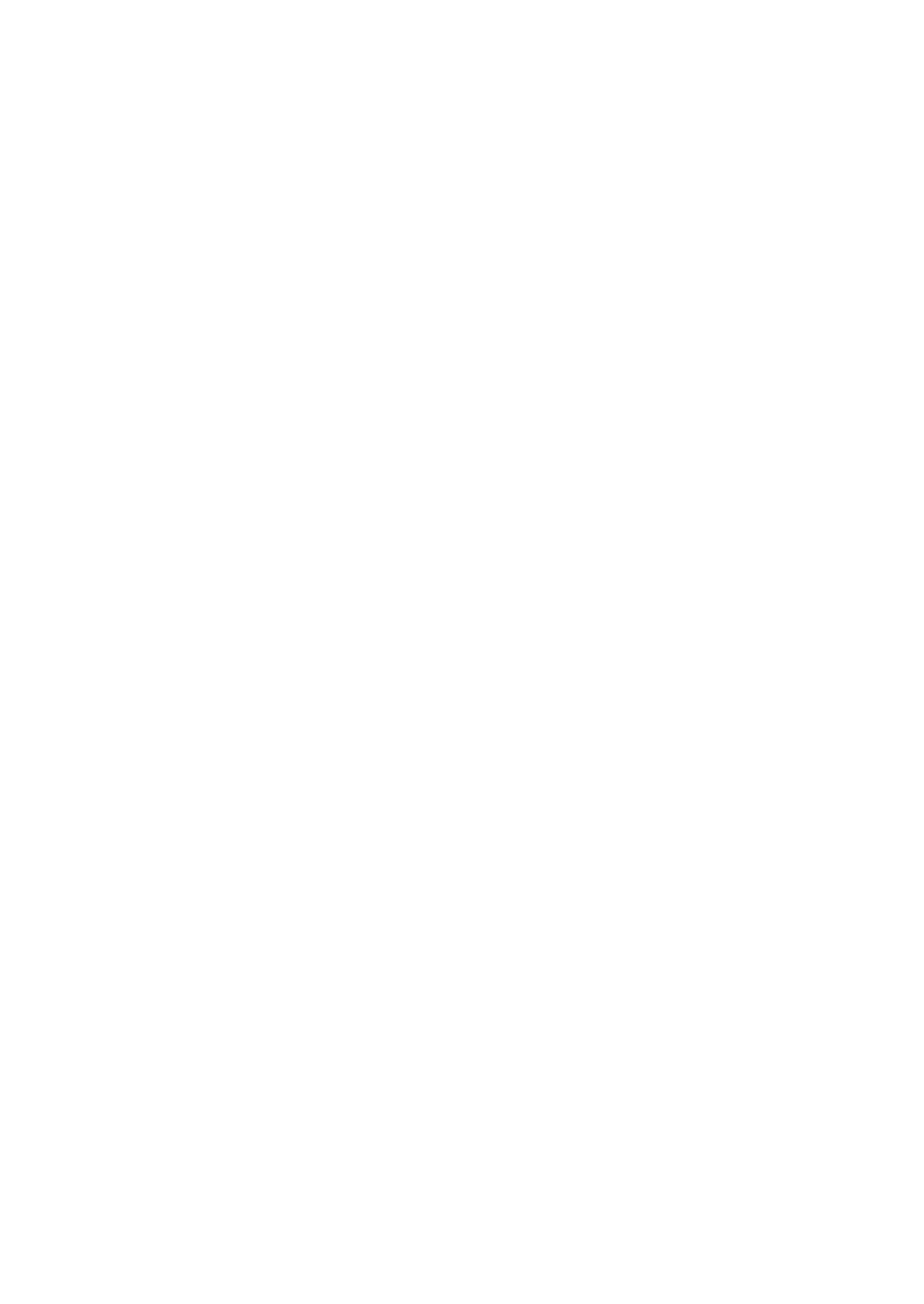# **Preface**

The volume 'Advances in Ancient Black Sea Studies' is in line with our efforts in recent years to bridge the large gap between two scholarly traditions, conjoining the research traditions of scholars educated in the West with those of scholars educated in the East in order to absorb, interpret and integrate the constant flow of new information about the Black Sea region into mainstream western classical scholarship.

The 'Advances' conference brought together 61 scholars from 12 European countries, ready to discuss key advance of recent years in ancient Black Sea studies, in Greek, Roman and Byzantine times, with a focus on scholarly traditions, archaeology, religion and the preservation of cultural heritage. Of the 44 papers presented in Constanta, 24 have been included in this volume; two more (by V.P. Yaylenko and N.V. Zavoykina) were added, being very suitable contributions to the subjects of colonization and identity, and entailing new discoveries. The subsequent collection of papers has been organized into four main categories based on research fields and chronological criteria. Their content can be easily explored through the abstracts available in all of the three languages of the conference. Taking into account the large number of contributions and the topics approached, we decided that the papers on the preservation of cultural heritage should be published in a separate volume (ed. by S. Musteaţă). In what follows, we intend to provide a more systematic overview of the selected studies, based on the way in which the main themes of this volume were addressed.

a) Several contributions deal with the study of the Black Sea between colonization and identity. THIBAUT CASTELLI focuses on the navigational conditions of sailing ships in different seasons, by using the nautical sources of the last two centuries (sailing directions, travel stories, etc.), as well as ancient literary sources. MADALINA DANA specifically examines a certain exoticism visible in the manner of speaking, dressing and behaving among Greeks in the Black Sea, where they are surrounded by 'Barbarians'. The author ponders the ways in which the Euxine was perceived by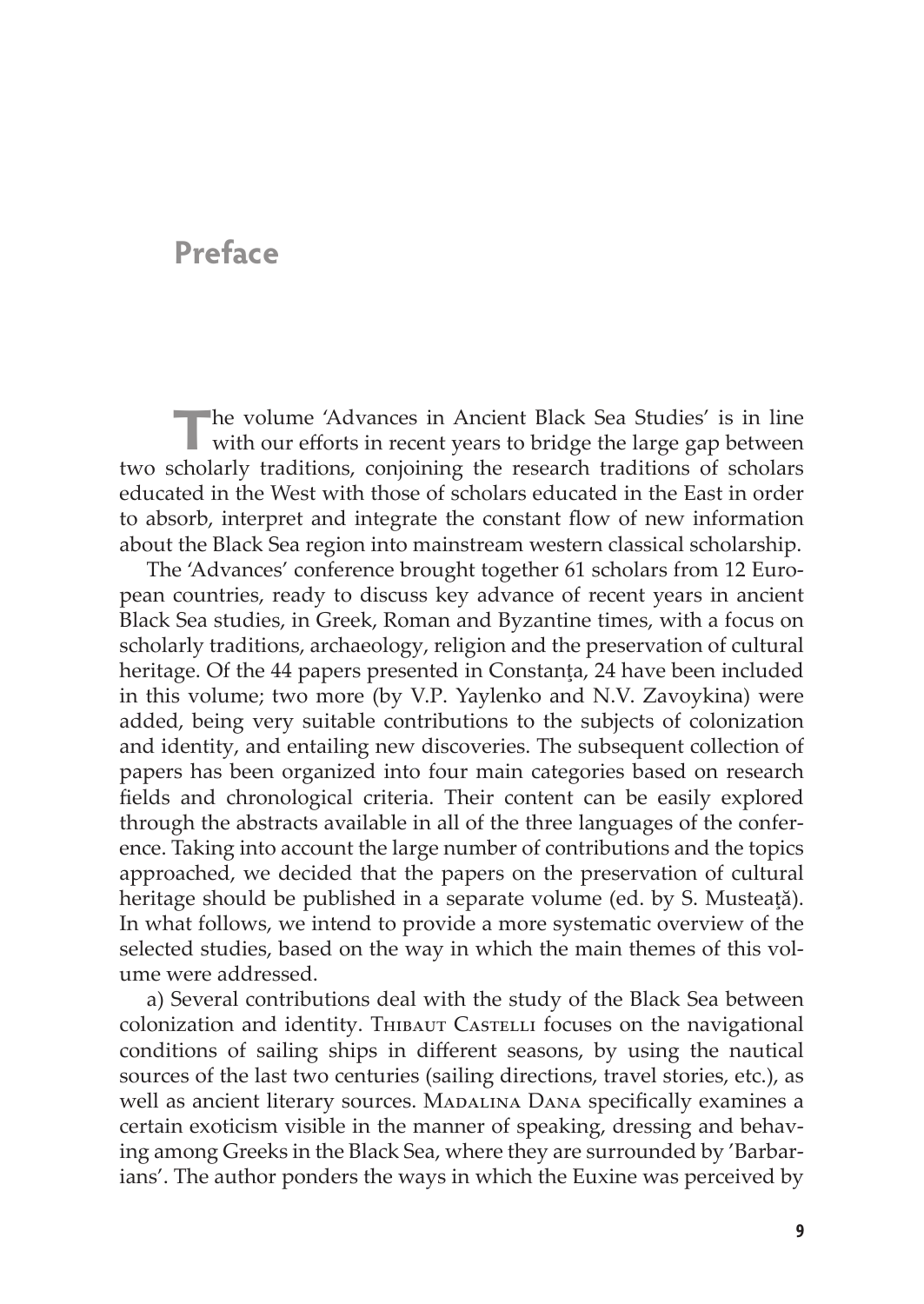other Greeks, as a place of cultural innovations, but also with respect to the traditions and cultural heritage which the inhabitants of the Pontus themselves tried to conserve and bring to the fore. The overall intention of David BRAUND is to bring together literary traditions on colonial settlement and ancient ethical considerations on related matters, – touching on aspects such as the primary relationships between colony and mother-city, and the importance of religion in the process of overseas settlement. Valery P. Yaylenko rejects the correction proposed by F.V. Shelov-Kovedyaev regarding Diodorus' Ἀρχαιανακτίδαι (ἀρχαὶ ἀνακτισταί), arguing that the ending - $α$ ι of Άρχαι- is a Lesbian phonetic feature, which supports the correctness of Diodorus' form. Moreover, the author reveals new evidence concerning the Aeolians on the Taman peninsula. Disagreeing with previous scholarship, Michael A. Speidel argues that the pattern that emerges from the surviving evidence suggests that the expression *natione Ponticus* was rooted in the Roman naval force's administrative practices. Its use, nevertheless, remained ambiguous and prone to 'misunderstandings'. Dan Ruscu describes the image of the Black Sea in the historical writings of Late Antiquity, thus offering valuable information not only on the contemporary knowledge of the region, but also on the way this information was articulated and transmitted.

b) A second cluster of articles concentrates on the Greeks and non-Greeks between scholarly traditions and acculturation. VICTOR COJOCARU explains the reason why the bibliography project *Bibliographia classica orae septentrionalis Ponti Euxini* was set in place, presenting its general structure as well as its innovative elements compared to other bibliographical works. This is followed by further reflection on the contribution of the Russian, Soviet and post-Soviet schools in the study of North Pontic antiquities. VALENTINA MORDVINTSEVA discusses the expressions 'Late Scythian culture' and 'Crimean Scythia' as two modern concepts. According to the predominant point of view, the Late Scythian culture of the Crimea was constantly transforming in the course of the 'Sarmaticization' process. This position seems to the author unsustainable. Some migrations to the Crimea from the North Pontic steppe or the Caucasus could well have occurred, but newcomers certainly had much less effect on the functioning of the social networks and the economic and cultural appearance of 'Crimean Scythia' than the proximity of the ancient centres and geopolitical aspirations of the great hegemonic powers from outside the region. Lavinia Grumeza focuses on the issue of recent research on funerary archaeology in ancient Crimea. The author summarizes some of the most important publications of the last 10 years or so, on topics such as: cemeteries (graves – inventory – rituals); external influences on beliefs and on the selection of inventories; evidence of cultural contacts based on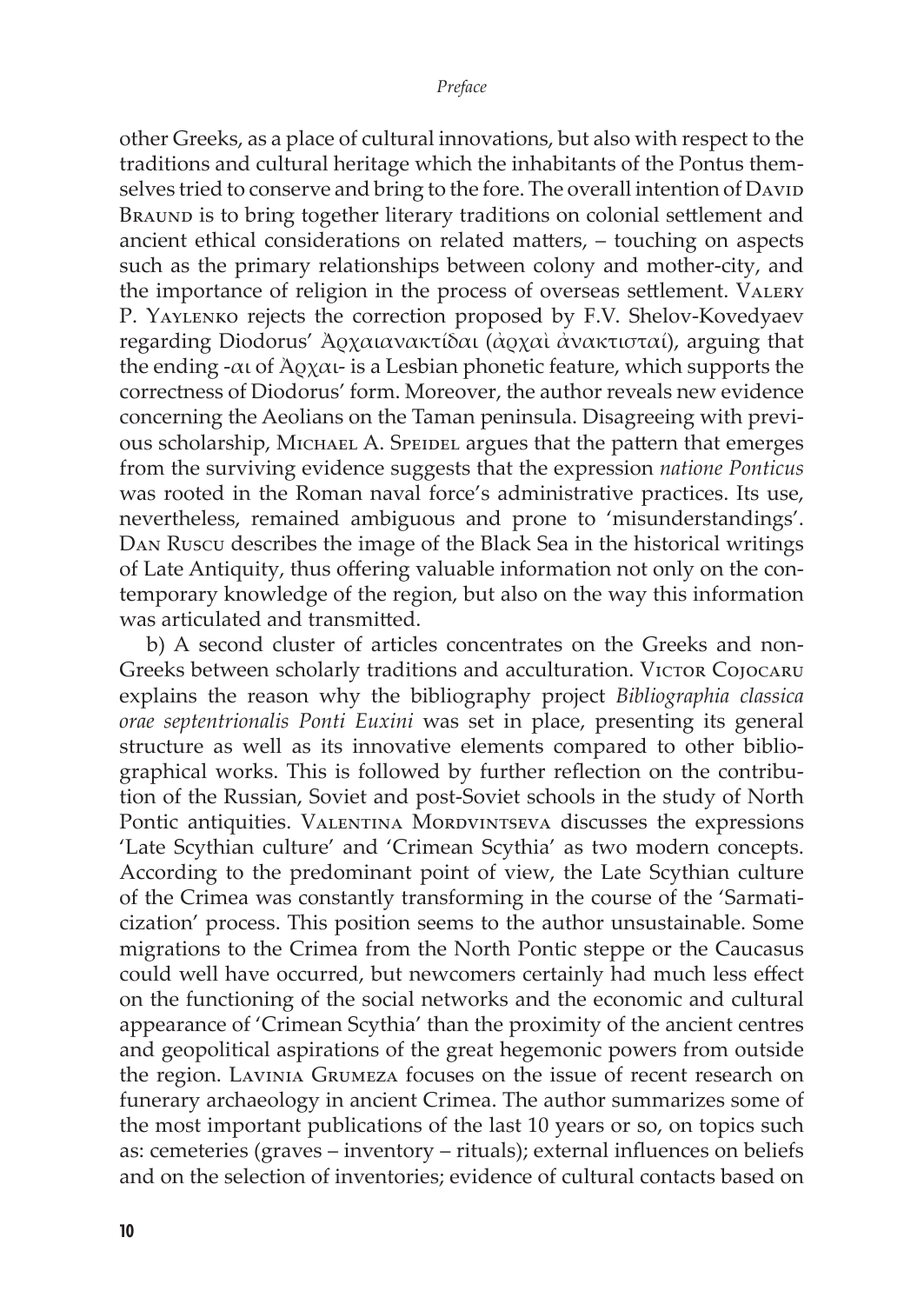the 'funerary' costume, ethnicity and multicultural societies. Marina Yu. Vakhtina and Maya T. Kashuba present Nemirov and its special place among the gigantic early Scythian city-sites of the forest-steppe zone of the Northern Black Sea Coastal Region. A detailed survey of the local pottery complex of the site made possible a distinction between several components, among them the early nomadic or Early Scythian culture, the socalled Carpathian-Danubian Hallstatt cultures and perhaps the influences of the cultures of the Eastern-Hallstatt circle of Central Europe. François DE CALLATAŸ aims to reconsider the question of the 'arrowheads' found *en masse* along the western shore of the Black Sea. Past literature on the topic has largely endorsed the idea that they were monetary objects (both standards of value and means of exchange). Put into perspective however, this idea does not fit well with the general framework: an area with a hinterland which remained poorly monetized up to the end of the Hellenistic period. Amiran and Emzar Kakhidze make some observations concerning the acculturation in the Classical period of coastal Colchis on the basis of the Greek and Colchian cemeteries at Pichvnari. The ritual of burying the dead in a contracted position was widespread in the Bronze and Iron Age cultures of Georgia and of the Caucasus. The discoveries at Pichvnari suggest that Greeks no longer practised this custom by the  $5<sup>th</sup>$  century BC, although it seems to have been in use for some time among the locals. Mikhail Treister discusses evidence which may lead to the interpretation of Greek, Macedonian and Roman bronze vessels found in Scythia and Sarmatia as 'second-hand' objects. The signs of repair on the vessels may in rare cases, when this type of repair is unusual for local metalwork and typical for that of Greek/Roman origin, give hints which suggest that the vessels found their way to the nomads in an already repaired format. JEAN COERT and TASSILO SCHMITT propose a re-dating (the middle of the 4<sup>th</sup> century AD) of the inscription on a silver bowl from the city of Mtskheta. Of importance in supporting this theory is the origin of the dish (Gaul). The artefact might be a political gift from Constantine I to a king Dades, who gave it to the *pitiax* Bersumas to ensure loyalty and good relations. The result has consequences for the understanding of the Christianization of Iberia.

c) A third section assembles those contributions which are dedicated to new discoveries and to prospective research directions. ULRIKE PETER presents the corresponding online catalogue for the Western Pontic shore, which is in the making and which is part of a larger international project for the cooperative registration of ancient Greek coin types. With the *Corpus Nummorum Thracorum* (www.corpus-nummorum.eu), an innovative Web portal for Thracian coins was established. This is a research database for collecting and categorizing, based on inventories, imports,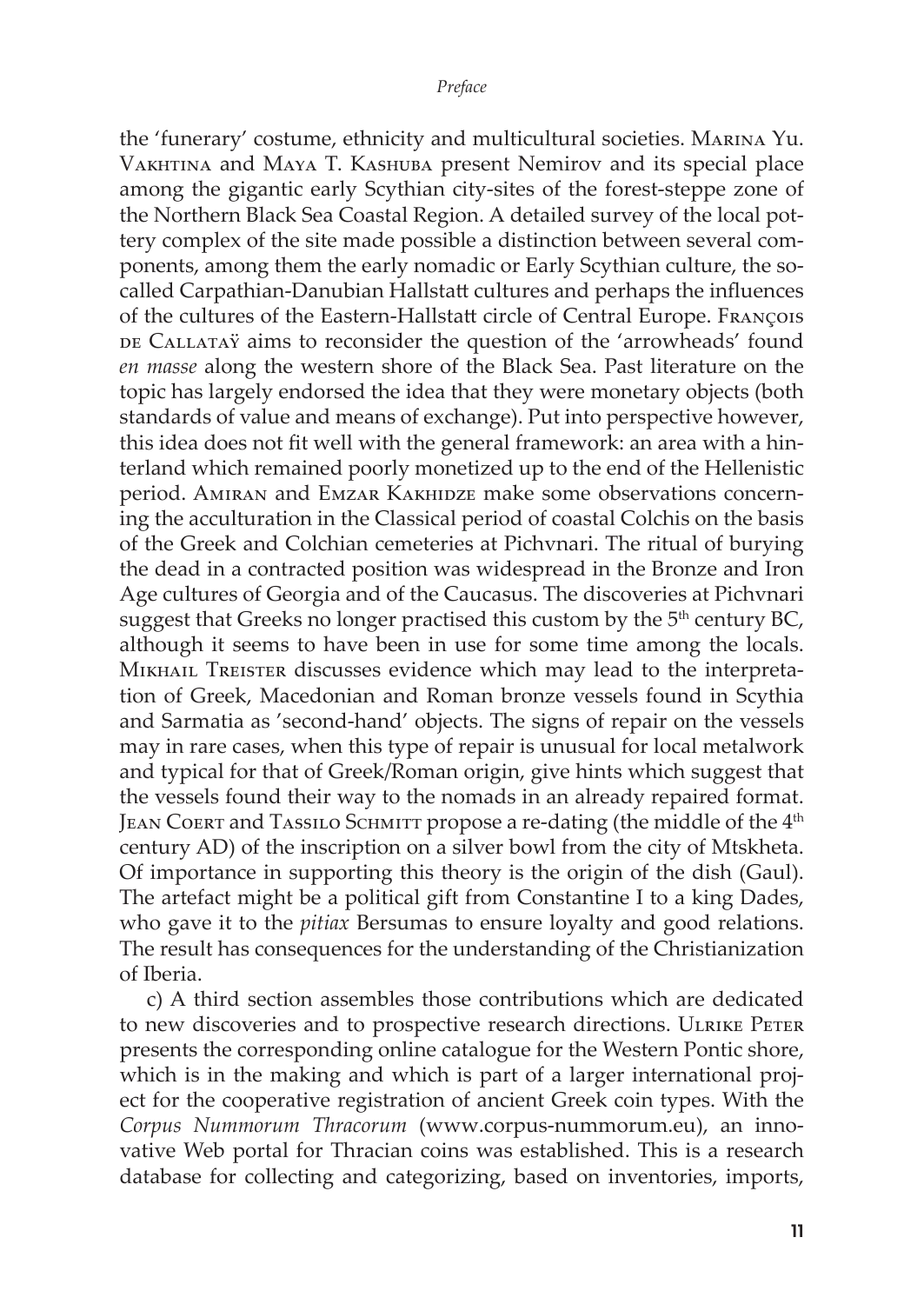larger collections, into which external coins can be integrated. NATALIA V. Zavoykina proposes a new dating and reading of a *graffito* from Phanagoria. This private letter, dated between the second half of the 5<sup>th</sup> and the beginning of the 4<sup>th</sup> century BC, adds to our knowledge of anthroponomy, private life, and the linguistic characteristics of the language used by the Phanagorians in the Classical period. DOREL PARASCHIV, MIHAELA IACOB and Costel Chiriac synthesize some results of the systematic archaeological research of the city of (L)Ibida, which began in 2001. Among other matters taken into account are the following: the evolution of the site during the Principate, the Roman building in the 'Curtain' sector, the stratigraphy of the Roman period, the ceramic finds as well as other categories of archaeological materials. ȘTEFAN HONCU and LUCIAN MUNTEANU present an iron shield umbo from a rural settlement of Ibida – 'Fântâna Seacă'. The artefact was (exceptionally) found in a civilian area, in a settlement with a dominant agricultural character, situated in the rural territory of a fortified town. The owner of the villa where the umbo was uncovered seems to have been a veteran with a role in the local administration or even an active soldier. Dan Aparaschivei makes a detailed presentation of 12 fibulae and fibula fragments used by the inhabitants of the fortress of Ibida, from the  $5<sup>th</sup>$  century to the early  $7<sup>th</sup>$  century AD. Along with the other previously published finds, the publication of this batch of fibulae allows the construction of a relevant picture for this site, which is representative for the province of Scythia, from the 2nd century until the beginning of the 7<sup>th</sup> century AD.

d) Finally, the fourth cluster of articles focuses on various religious aspects. JORGE TELLO BENEDICTO aims to present a selection of the Archaic literary and epigraphic evidence regarding Artemis and Apollo in Ionia and its colonial territories in the Black Sea. Such a study may contribute to the understanding of religious, social and political life in the Archaic Ionian world, its dynamics and its development from one Mediterranean shore to the other. Taking as a case study the so-called 'Borysthenes coins', the largest and most famous bronze series in the history of the Olbian coinage, VLADIMIR F. STOLBA explores the connotative meaning of coin imagery and its potential as a communication and marketing tool. An integrated approach that takes into account not only the metrological and chronological characteristics of the coins, but also the contextual typological analysis, along with the distribution of the finds within and beyond the polis territory, this approach gives the key to understanding a number of other coin types and iconographic motifs in the coinages of Olbia and other Greek centres of the region. Livia Buzoianu and Maria Bărbulescu select two categories of artefacts from the archaeological discoveries of Albeşti which found analogies or similarities over a large area in the Pontic and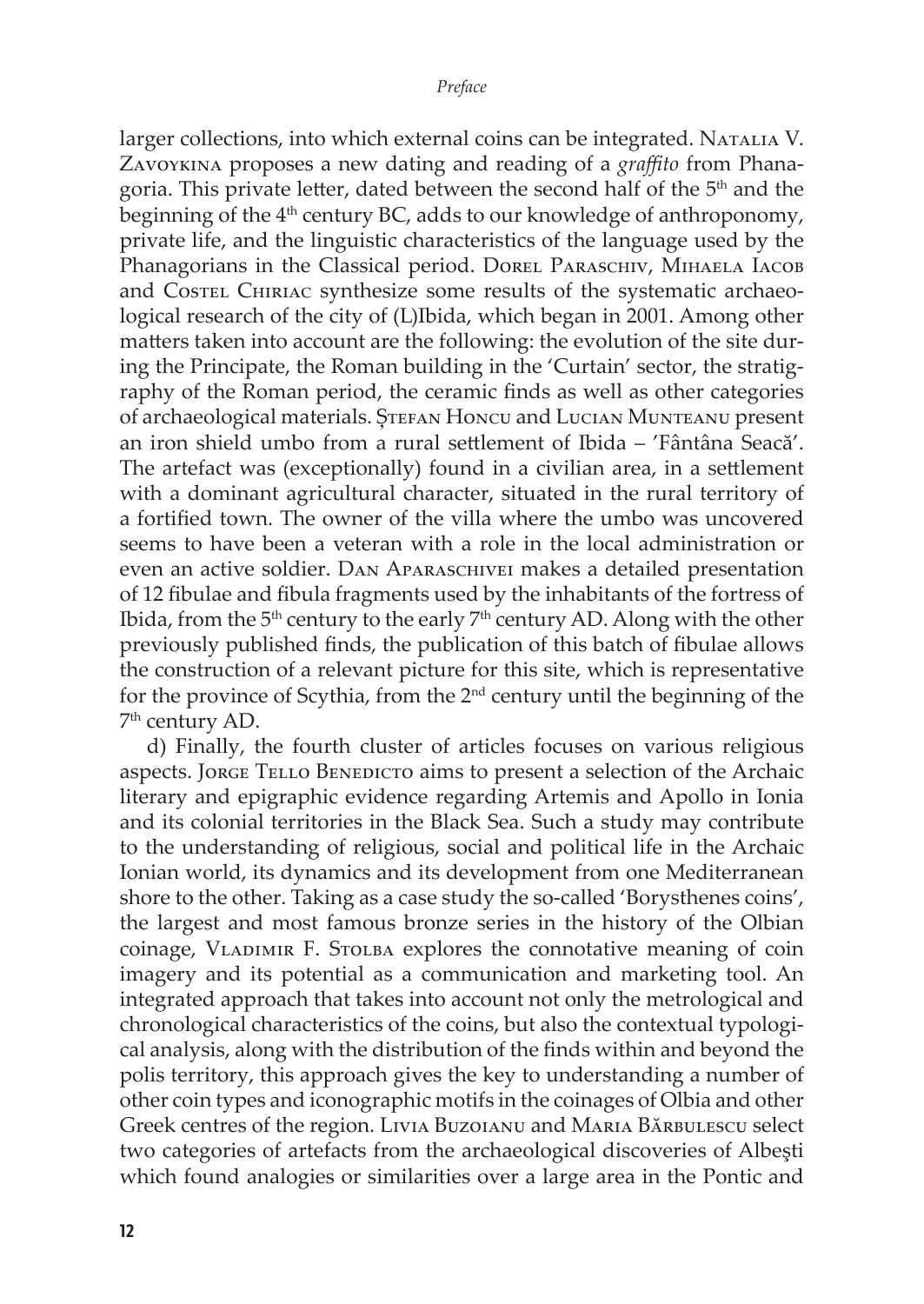Mediterranean Greek world: 1) ceramic altars with decorative registers on the four sides; 2) appliqués with representation of a female deity wearing a veil. Both categories are considered to be votive objects. The main area of their distribution is the Black Sea region, hence the hypothesis of their production in several local workshops. ANNAMÁRIA-IzABELLA PÁZSINT brings into focus the private cult associations from the Greek cities of the Black Sea. The paper provides a comparative outlook on the private cult associations from each of the Black Sea's shores, in order to understand the differences which distinguish them, as well as the aspects which bring them closer. Even though the area is not characterised by uniformity, the common Greek core of these cities – in which the associative phenomenon is a constitutive element – gives them a certain degree of coherence, despite their different political evolution and their economic specificities. The paper of Gabriel Talmațchi is dedicated to the Helios monetary type issued at Istros, considered until a few decades ago as insignificant both with respect to the number of pieces and to the role of the deity in the local religious life. In the non-numismatic bibliography on the cult of Helios at Istros, the most recent opinion denies its possible presence in this city. But, the reality of the monetary discoveries could point to another approach to the subject, in correlation with the finds from Olbia and other places. Marta Oller Guzmán addresses the inscriptions attesting the *strategoi* of Apollo *Prostatès* at Olbia, considering that such a study may offer valuable information for the better understanding of the political, social and religious life of the Pontic city in the Roman period*.* Ligia Ruscu considers the coming of Rome as a turning point for the Black Sea poleis in many respects, including their religion and cults. Against the background of the impact of religious novelties on the traditional structure of the cults of the poleis, the paper examines the consequences of the evolution of some of the most ancient and venerable cults, as evinced by the place of priestly offices, especially eponymous priesthoods, within the careers of office-holders.

Our hope is that this volume reflects once again a tradition of fruitful collaboration between the Institute of Archaeology of Iaşi and many academic institutions from Romania and abroad. Among the participants, most have contributed to our previous initiatives, especially to the recent network conferences and volumes 'Interconnectivity in the Mediterranean and Pontic World during the Hellenistic and Roman Periods' (Constanța, 2013 – published in 2014), 'Mobility in Research on the Black Sea Region' (Iaşi, 2015 – published in 2016), and 'Advances in Ancient Black Sea Studies: Methodological Innovation, Interdisciplinary Perspectives and International Cooperation' (Iaşi, 2017 – some topics have been developed in this volume). Some of the authors joined our research network even earlier.